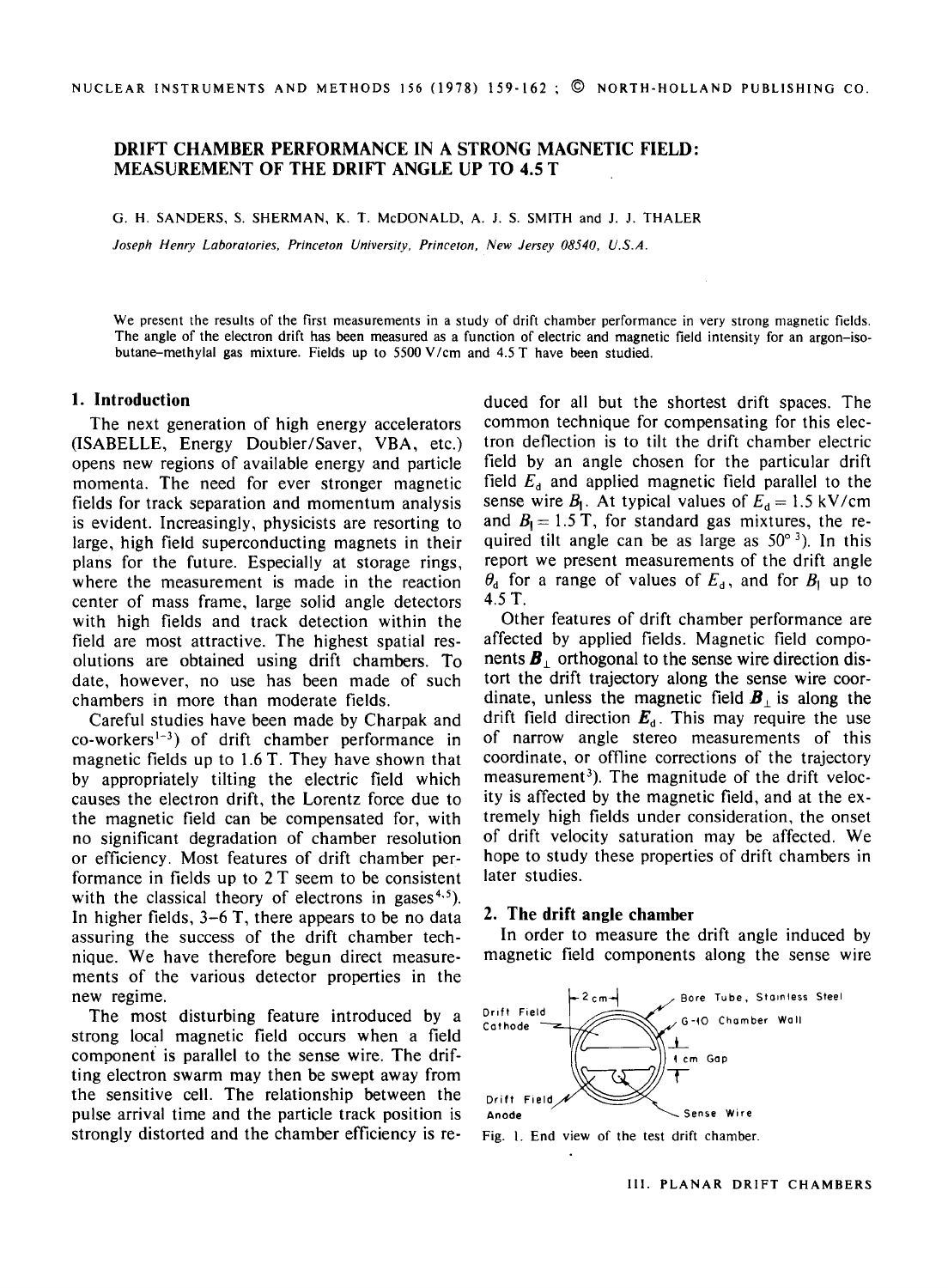direction, a small test chamber was constructed. The chamber was cylindrical in shape and fit within the warm bore tube of a superconducting solenoid. The general method of measurement, however, follows the technique used by Charpak<sup>3</sup>).

Fig. 1 shows the construction of the chamber. A cylinder of GI0 fiberglass epoxy approximately 8 cm long and 4 cm in diameter was used to house the chamber electrodes. The cylinder fits snugly within the bore tube of the superconducting solenoid. The bore tube served as the ground of the system for high voltage and signal and provided excellent electromagnetic shielding. The chamber electrodes were arranged to provide a drift space with a gap of 1 cm and a lateral uniform field region approximately 2.5cm wide. The D-shaped drift electrodes shown were curved slightly at the outer edges. An analysis of the equipotential surfaces created by this geometry, using conducting Teledeltos paper, showed that this curvature compensated well for the fringe fields and provided the widest useable drift space. A narrow (0.1 mm) slot in the face of the drift field anode exposed a smaller cylindrical cavity which contained a  $20 \mu m$  thick gold-plated-tungsten sense wire. This cavity constituted a single-wire proportional counter. The sense wire was set at a potential +  $V_s$  much more positive than the  $+\frac{1}{2}V_d$  of the drift field anode. Fig. 2 illustrates schematically how the chamber potentials were set.

With this arrangement, in the absence of any magnetic field, only ionization generated directly in front of the slot in the drift anode could produce a signal on the sense wire. This might correspond to position 1 in fig. 3. A magnetic field par-



Fig. 2. Potentials established in the test chamber.



Fig. 3. Definition of the drift angle.

allel to the sense wire would produce a deflection of the drifting electron swarm. Signals on the sense wire would only appear from ionization at some position displaced by an amount determined by the drift velocity,  $B_{\parallel}$  and  $E_{\rm d}$ . In fig. 3 this would be position 2 and we define  $\theta_{d}$  as the drift angle.

For a gas mixture which is relatively standard  $(67\%$  argon,  $30\%$  isobutane,  $3\%$  methylal) the drift velocity is saturated for  $E_d \ge 1.5 \text{ kV/cm}$ . We have used this mixture so that our measurement can be compared to previous work<sup>3</sup>).

A highly collimated 6 keV X-ray source was fabricated by depositing  $2 \text{ mCi of } ^{55}$  Fe in solution into a glass vial with a 3 mm bore. The solvent was evaporated and the vial was mounted in a brass rod with a brass collimator. The source was mounted on a mechanical stage permitting accurate control of its position. The beam spot was moved across the chamber in intervals of 0.25 mm with a count rate  $500/min \cdot mm^2$ . Fig. 4a shows a typical measurement of the beam spot.

The chamber was plateaued using a scintillation counter telescope and the 1 MeV electrons from a



Fig. 4. (a) A scan of the X-ray beam spot. (b) Plateau of the drift chamber efficiency as a function of sense wire voltage.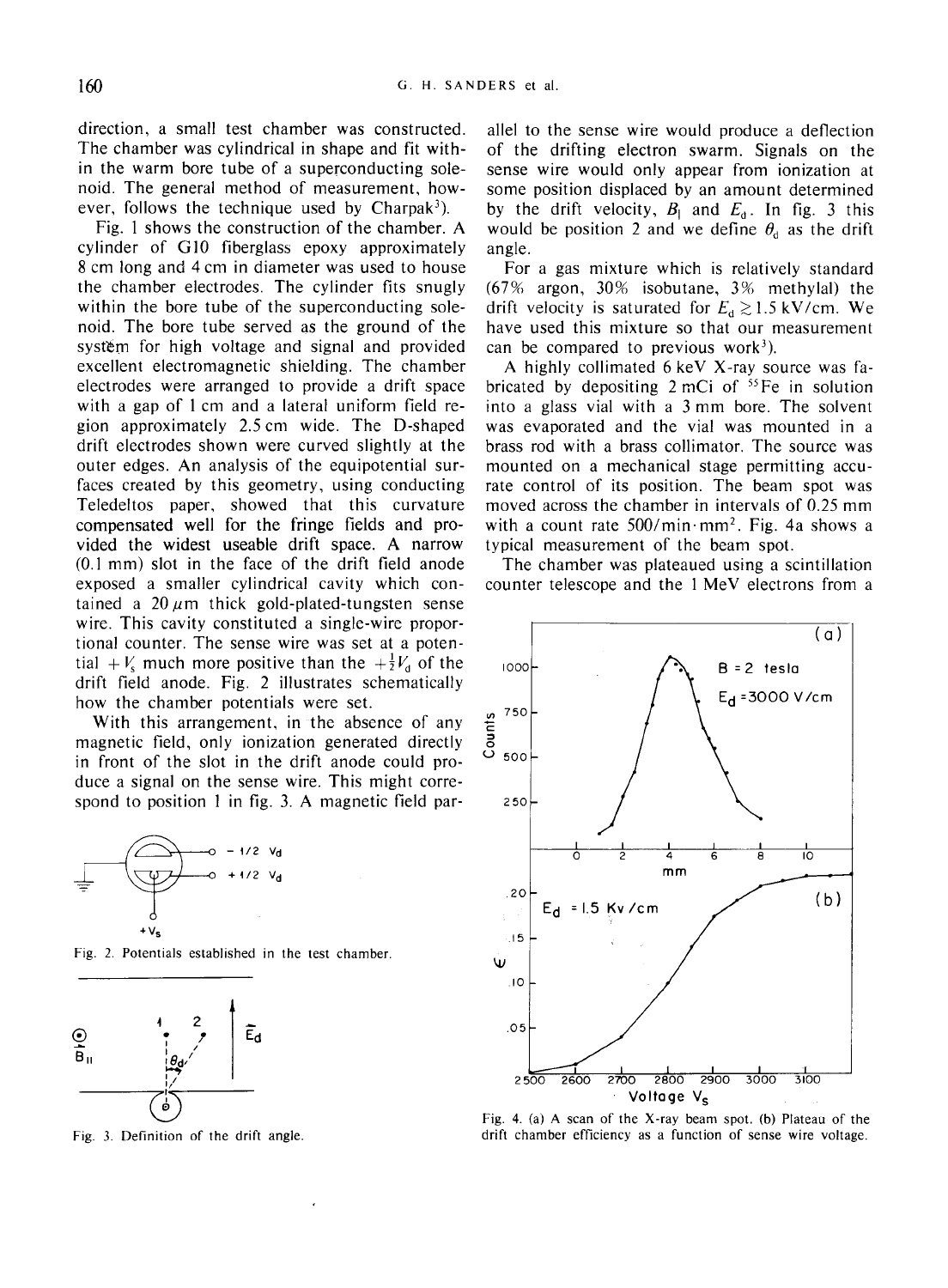ruthenium source. Due to the narrow sensitive region above the slit in the anode, geometrical considerations limited the measured efficiency. In a more elaborate study external wire chambers could provide better beam definition. Nevertheless, the test chamber was plateaued for a variety of drift field settings. Fig. 4b shows a typical plateau for  $E_d = 1.5 \text{ kV/cm}$  as a function of sense wire voltage. For all measured conditions a good operating point was obtained. The chamber performance with the X-ray source was checked by measuring the counting rate as a function of  $V_s$ .

### **3. Measurements**

Scans of the beam spot of the type shown in fig. 4a were made for a range of  $E_d$  from 1.5 kV/cm to *5.5* kV/cm and for B from 0 to 4.5 T. The drift velocity is expected<sup>3</sup>) to be saturated at the value  $5.2 \text{ cm}/\mu s$  for fields below 1 T and for  $E_d > 1.5$  kV/cm.

Charpak's study below  $1.6T<sup>3</sup>$ ), shows that for high values of  $E_d$  (above saturation of the drift velocity) the dependence of  $\theta$  on B is linear and intercepts the origin. Replacement of the argon in the chamber by xenon reduces the measured drift angle by roughly a factor of 2. This suggests that at high magnetic fields if the electric potentials required to compensate for the drift angle are too high to be practical, a large chamber system might be made to work with xenon. The disadvantage of xenon is its extremely high cost of approximately \$15/1 at STP, necessitating a closed, recirculating



Fig. 5. The measured drift angle as a function of the electric drift field and the magnetic field.

chamber gas supply. The other properties of a drift chamber, drift velocity, stability under voltage and gas mixture drifts, and rate and multitrack resolution, would have to be studied with a xenon mixture.

Fig. 5 shows our data. The indicated errors are our best estimate of the systematic effects such as alignment and positioning accuracy, and uniformity of the drift field. The data points do exhibit a rough linear dependence of  $\theta$  on  $\beta$ , hinting that the drift velocity is still saturated. The points at  $1 T$  are consistent with the data of Charpak<sup>3</sup>). Our profiles of the beam spot at high values of  $B$  and  $E_d$  show no gross broadening which might be indicative of dispersion due to loss of velocity saturation.

## 4. Conclusions

It appears that even at the high fields of superconducting magnets  $(3-6T)$  the drift angle induced by the Lorentz force  $\mathbf{v} \times \mathbf{B}$  can be corrected for with tilted electric drift fields and/or the use of xenon gas. At  $3T$  a drift field tilted at  $45^{\circ}$  with a magnitude of 3.5 kV/cm should restore normal operating conditions. At  $4T$  a  $45^\circ$  tilt field would have a magnitude 5 kV/cm. This probably approaches the maximum practical field for use in real chambers in an experimental situation. The advantages and difficulties of xenon are obvious. We expect to extend our measurements to 6 T and to study the properties of xenon gas mixtures.

Clearly there remains much to be done before practical chambers can be employed in high magnetic field. With a larger superconducting solenoid, a true prototype drift chamber with adjustable tilt field can be built and measurements of the drift velocity, resolution, the effect of varying gas and pressure can be carefully studied, as well as stability under voltage, rate and track multiplicity variations.

Many people contributed to the rapid progress of this study. Prof. T. Carver, Prof. S. Schnatterly and other solid state colleagues contributed the superconducting solenoid and their patient help in cooling, filling and operating it. Prof. B. Naumann spent a great deal of time showing us how to make a collimated X-ray source. H. Edwards and N. Diaczenko contributed the excellent mechanical design and their skills in constructing our test chamber. A. Seeds quickly procured our radionuclides in liquid form despite the mountains of red